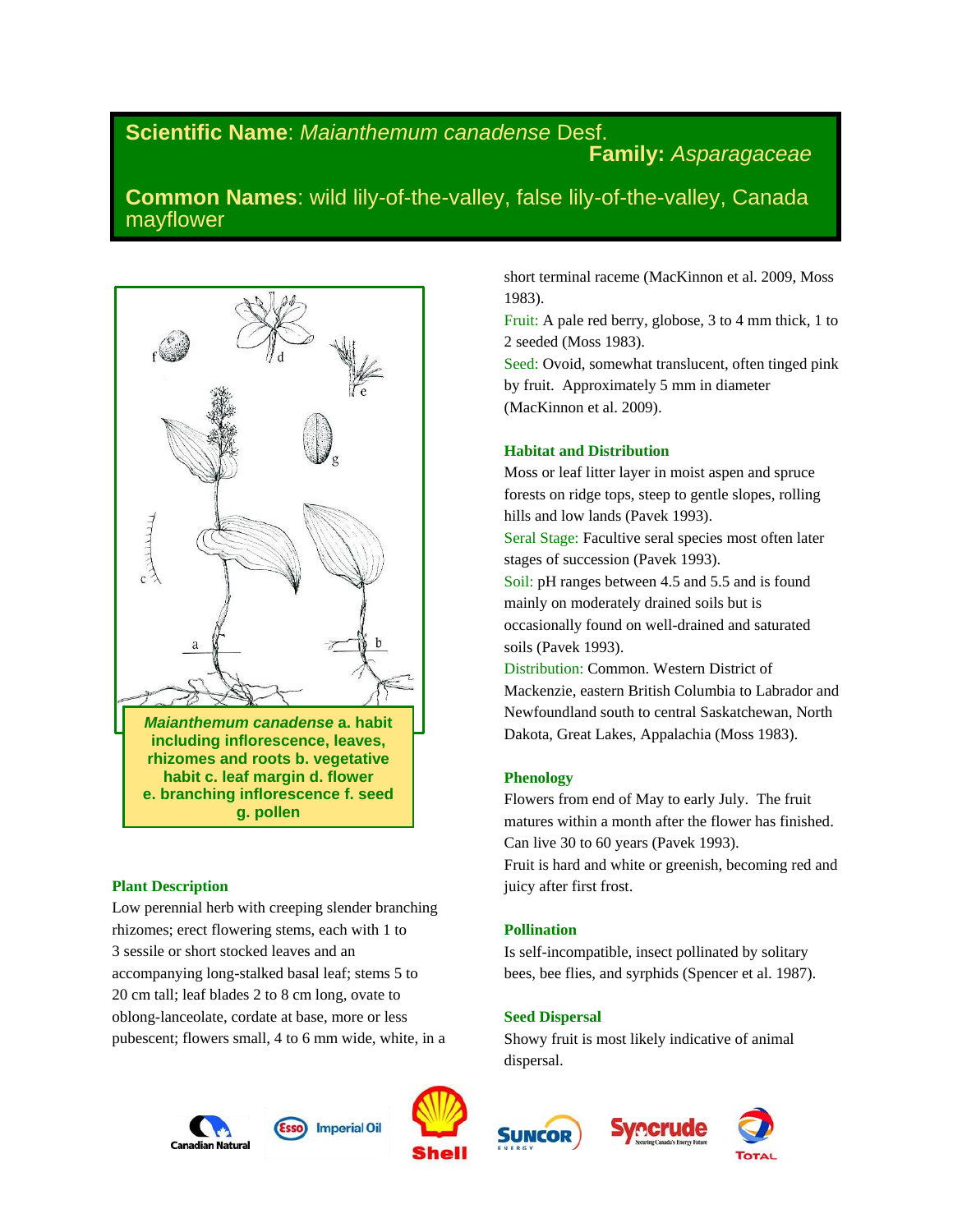#### **Genetics**

2n=36, 54, 72 (Moss 1983).



#### **Seed Processing**

Collection: Collect by hand in late summer - once fruit turns red. To prevent damage to fruit, cut stalk. Seed Weight: 9.05 g/1000 seeds.

Fruit/Seed Volume: 10,880 seeds/L.

Fruit/Seed Weight: 19,070 seeds/kg.

Average Seed/Fruit: 1.3.

Harvest Dates: Mid to late September.

Cleaning: Macerate fruit in blender; decant water and pulp to isolate fruit. Allow to dry open to the air. Storage Behavior: Likely Orthodox; seeds can be dried, without damage, to low moisture contents their longevity increases with reductions in both moisture content and temperature.

Storage: Viability drops after a full year of cool dry storage. *M. canadense* seeds maintained a 60% viability when dried to a 15% moisture content and stored at -20°C for 1 month (Royal Botanic Gardens Kew 2008).

Longevity: Unknown.

#### **Propagation**

Natural Regeneration: Reproduces vegetatively through rhizomes as well as by seed (Pavek 1993). Germination: Up to 50% germination of fresh seed following 12 weeks cold stratification. Up to 10% of year old seed.

Pre-treatment: Seeds are placed in cold moist stratification for 71 to 112 days before planted (Baskin and Baskin 2002).

12 weeks cold stratification.

Direct Seeding: Collect fruits in the summer when berries are ripe and red. Remove the pulp from the seed then plant immediately outdoors (Lady Bird Johnson Wildflower Center 2009). May take 2 years to germinate (Diboll 2008).

Vegetative Propagation: Divide rhizomes in the fall after the leaves have turned yellow, place immediately in soil 1.5 cm underground and mulch (Lady Bird Johnson Wildflower Center 2009).

#### **Aboriginal/Food Uses**

Food: Berries are edible eaten fresh picked or mixed with other fruits to make sun dried fruit cakes (MacKinnon et al. 2009). Berries should not be eaten in large quantities as they can cause indigestion and may actually be poisonous (Royer and Dickinson 1996).











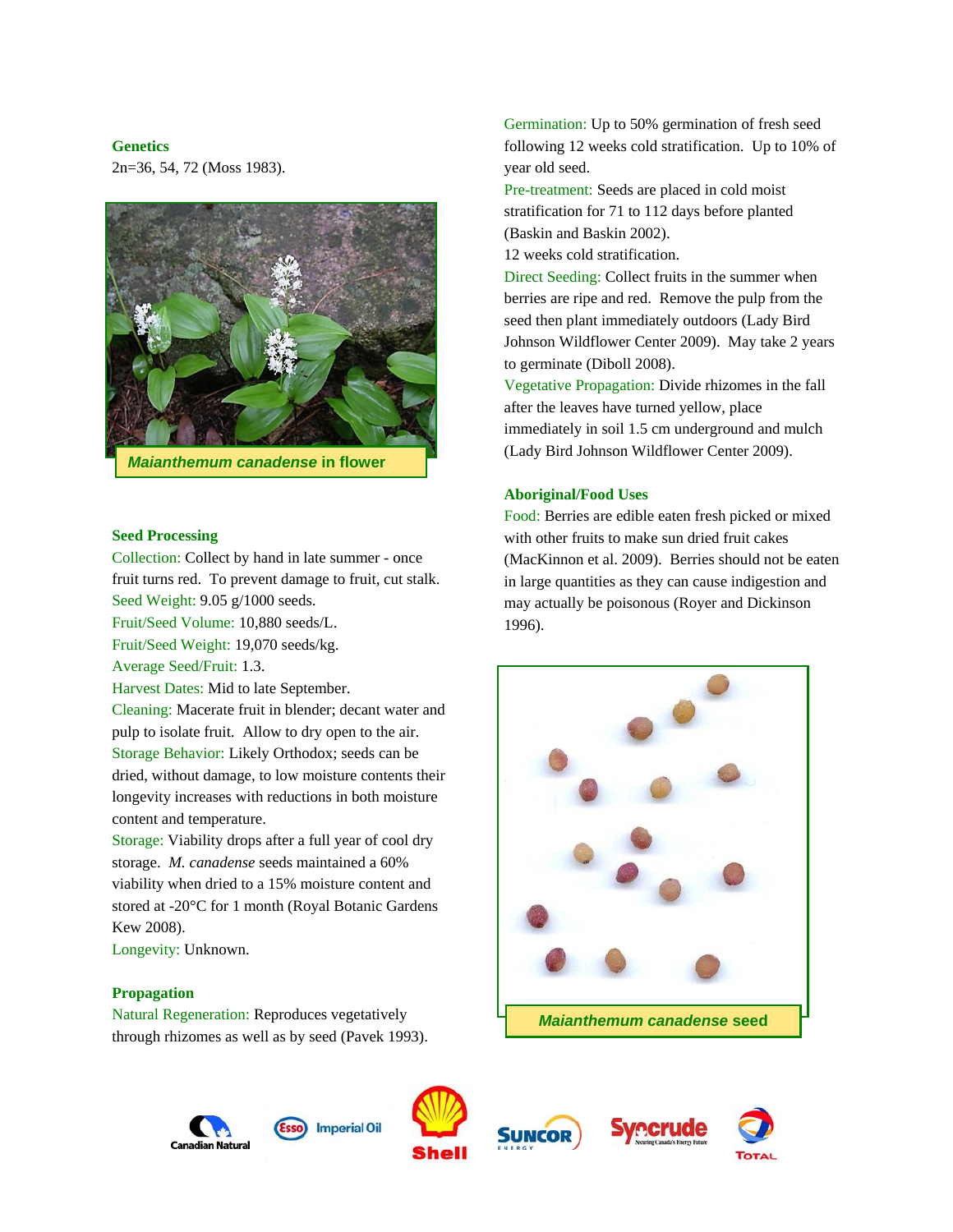Medicinal: Used to treat sore throats and headaches. A leaf poultice was made for swellings in the limbs or burned to make inhaling smoke (MacKinnon et al. 2009).



*Maianthemum canadense* **growing on forest floor**

## **Wildlife/Forage Usage**

Wildlife: Important spring and summer food for white tail deer (Skinner and Telfer 1974). Berries are also eaten by frogs (MacKinnon et al. 2009). Grazing Response: Can tolerate a moderate amount of grazing. *M. canadense* reproduce and grow from rhizomes and retain their connections underground. Though each genet grows independently once mature, it produces daughter plants and when the colony is damaged it can transfer nutrients (photoassimilate) to support the damaged plant (Rooney 1997).

#### **Reclamation Potential**

Rhizomatous nature indicates this species might be beneficial for erosion control.

Availability: Is available in Alberta nurseries (ANPC 2010). Cultivars: No literature found. Uses: Landscaping/gardening.

#### **Notes**

*Maianthemum canadense* is listed as 84% intact (less occurrences than expected) in the Alberta oil sands region (Alberta Biodiversity Monitoring Institute 2014).

## **Photo Credits**

Photo 1: Wild Rose Consulting, Inc. 2010. Photo 2: Courtesy of Colin Stone used with permission from "Northern Range Plants", Alberta Agriculture, Food and Rural Development, Home Study Program, Copyright 2000. Photo 3: Jomegat 2008. Wikimedia Commons. Line Diagram: John Maywood, used by permission of Bruce Peel Special Collections, University of Alberta**.**

#### **References**

Alberta Biodiversity Monitoring Institute, 2014. The status of biodiversity in the oil sands region of Alberta. Alberta Biodiversity Monitoring Institute, Edmonton, Alberta. 47 pp. [http://www.abmi.ca/FileDownloadServlet?filename=](http://www.abmi.ca/FileDownloadServlet?filename=The%20Status%20of%20Biodiversity%20in%20the%20Oil%20Sands%20Region%20of%20Alberta_2014_Supplemental%20Report.docx&dir=REPORTS_UPLOAD) [The%20Status%20of%20Biodiversity%20in%20the](http://www.abmi.ca/FileDownloadServlet?filename=The%20Status%20of%20Biodiversity%20in%20the%20Oil%20Sands%20Region%20of%20Alberta_2014_Supplemental%20Report.docx&dir=REPORTS_UPLOAD) [%20Oil%20Sands%20Region%20of%20Alberta\\_201](http://www.abmi.ca/FileDownloadServlet?filename=The%20Status%20of%20Biodiversity%20in%20the%20Oil%20Sands%20Region%20of%20Alberta_2014_Supplemental%20Report.docx&dir=REPORTS_UPLOAD) 4 Supplemental%20Report.docx&dir=REPORTS\_U [PLOAD](http://www.abmi.ca/FileDownloadServlet?filename=The%20Status%20of%20Biodiversity%20in%20the%20Oil%20Sands%20Region%20of%20Alberta_2014_Supplemental%20Report.docx&dir=REPORTS_UPLOAD) [Last accessed June 16, 2014].

ANPC (Alberta Native Plant Council), 2010. Native Plant Source List.

[http://www.anpc.ab.ca/assets/ANPC\\_2010\\_Native\\_Pl](http://www.anpc.ab.ca/assets/ANPC_2010_Native_Plant_Source_List.pdf) [ant\\_Source\\_List.pdf](http://www.anpc.ab.ca/assets/ANPC_2010_Native_Plant_Source_List.pdf) [Last accessed June 14, 2013].

Baskin, C. C. and J.M. Baskin, 2002. Propagation protocol for production of container *Maianthemum canadense* Desf. plants; University of Kentucky, Lexington, Kentucky. IN: Native Plant Network, University of Idaho, College of Natural Resources, Forest Research Nursery, Moscow, Idaho. [http://www.nativeplantnetwork.org/Network/ViewPr](http://www.nativeplantnetwork.org/Network/ViewProtocols.aspx?ProtocolID=1475)